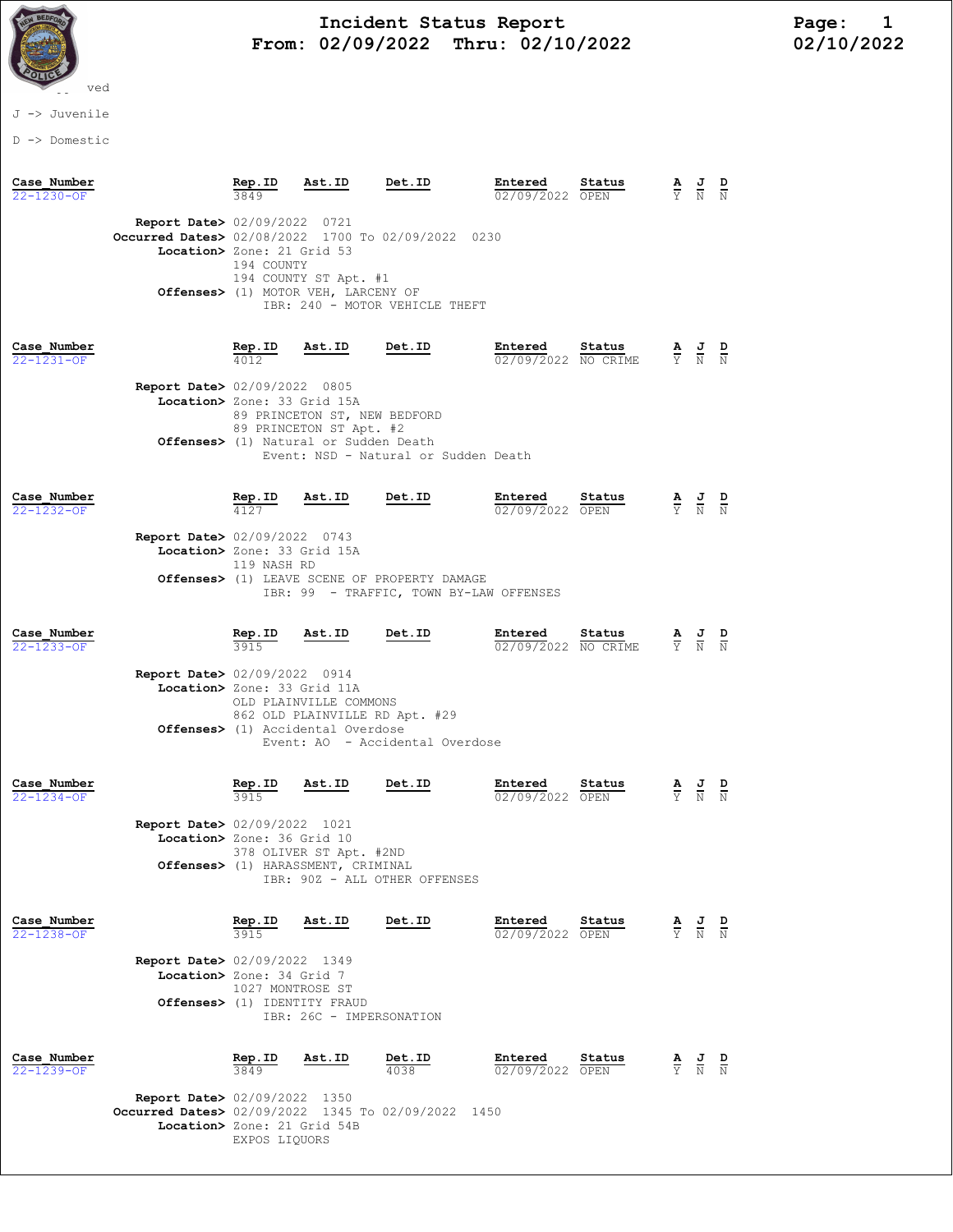## Incident Status Report<br>02/09/2022 Thru: 02/10/2022 102/10/2022 22 From: 02/09/2022 Thru: 02/10/2022

### A -> Approved

#### J -> Juvenile

D -> Domestic

|                                       | 281 COUNTY ST |  |                         |
|---------------------------------------|---------------|--|-------------------------|
| Offenses> (1) THREATEN USE OF FIREARM |               |  |                         |
|                                       |               |  | IBR: 13C - INTIMIDATION |

| Case Number<br>$22 - 1241 - 0F$ |                                                                       | Rep.ID                                             | Ast.ID                                                                                                    | <b>Det.ID</b>                                                                                                                 | Entered<br>02/09/2022          | Status<br>OPEN | $\frac{\mathbf{A}}{\mathbf{Y}}$ | $\frac{J}{N}$                                                   | $\frac{\mathbf{D}}{N}$ |
|---------------------------------|-----------------------------------------------------------------------|----------------------------------------------------|-----------------------------------------------------------------------------------------------------------|-------------------------------------------------------------------------------------------------------------------------------|--------------------------------|----------------|---------------------------------|-----------------------------------------------------------------|------------------------|
|                                 | <b>Report Date&gt; 02/09/2022</b> 1421<br>Location> Zone: 33 Grid 16A |                                                    | 391 ASHLEY BLVD Apt. #2E<br>Offenses> (1) IDENTITY FRAUD<br>IBR: 26C - IMPERSONATION                      |                                                                                                                               |                                |                |                                 |                                                                 |                        |
| Case Number<br>$22 - 1244 - OF$ | <b>Report Date&gt;</b> 02/09/2022 1707<br>Location> Zone: 11 Grid 40B | $\frac{\text{Rep. ID}}{4093}$<br>613 PLEASANT ST   | $\frac{\texttt{Ast.ID}}{3874}$<br>NEW BEDFORD MAIN LIBRARY<br><b>Offenses&gt;</b> (1) Accidental Overdose | Det.ID<br>Event: AO - Accidental Overdose                                                                                     | Entered<br>02/10/2022 NO CRIME | Status         | $\frac{\mathbf{A}}{\mathbf{Y}}$ | $\frac{J}{N}$                                                   | $\frac{D}{N}$          |
| Case Number<br>$22 - 1246 - OF$ | Report Date> 02/09/2022 1822<br>Location> Zone: 31 Grid 18            | $\frac{\texttt{Rep.ID}}{4105}$<br>113H HATHAWAY ST | $\frac{\texttt{Ast.ID}}{4109}$<br>Offenses> (1) Open Window or Door                                       | Det.ID<br>Event: OW - Open Window or Door                                                                                     | Entered<br>02/09/2022 NO CRIME | Status         | 륯                               | $\frac{J}{N}$                                                   | $\frac{D}{N}$          |
| Case Number<br>22-1248-OF       | <b>Report Date&gt;</b> 02/09/2022 2009<br>Location> Zone: 34 Grid 4   | $rac{\text{Rep. ID}}{3799}$<br>WILDWOOD ESTATE     | Ast.ID<br>3289 ACUSHNET AVE Apt. #8<br>Offenses> (1) Not a Domestic                                       | Det.ID<br>Event: ND - Not a Domestic                                                                                          | Entered<br>02/09/2022 NO CRIME | Status         | $\frac{\mathbf{A}}{N}$          |                                                                 |                        |
| Case Number<br>22-1249-OF       | <b>Report Date&gt;</b> 02/09/2022 1957<br>Location> Zone: 31 Grid 15B | $\frac{\text{Rep. ID}}{4105}$                      | <u>Ast.ID</u><br>612 BELLEVILLE AVE                                                                       | Det.ID<br>Offenses> (1) Found Property: Stolen Out Of Jurisdiction<br>Event: FST - Found Property: Stolen Out Of Jurisdiction | Entered<br>02/09/2022 NO CRIME | Status         |                                 | $\frac{\mathbf{A}}{\mathbf{Y}}$ $\frac{\mathbf{J}}{\mathbf{N}}$ | $\frac{D}{N}$          |
| Case Number<br>$22 - 1250 - OF$ | Report Date> 02/09/2022 2053<br>Location> Zone: 22 Grid 62            | Rep.ID<br>438 DARTMOUTH ST                         | Ast.ID<br>STOP & SHOP SOUTH<br>IBR: 23C - SHOPLIFTING                                                     | Det.ID<br><b>Offenses&gt;</b> (1) SHOPLIFTING BY CONCEALING MDSE c266 \$30A                                                   | Entered<br>02/09/2022 OPEN     | Status         |                                 | $\frac{J}{N}$                                                   | $\frac{D}{N}$          |
| Case Number<br>$22 - 1251 - OF$ |                                                                       | Rep.ID<br>4037                                     | Ast.ID<br>3863                                                                                            | Det.ID                                                                                                                        | Entered<br>02/09/2022 NO CRIME | Status         | Ÿ                               | $\frac{J}{N}$ $\frac{D}{N}$                                     |                        |

Report Date> 02/09/2022 2029